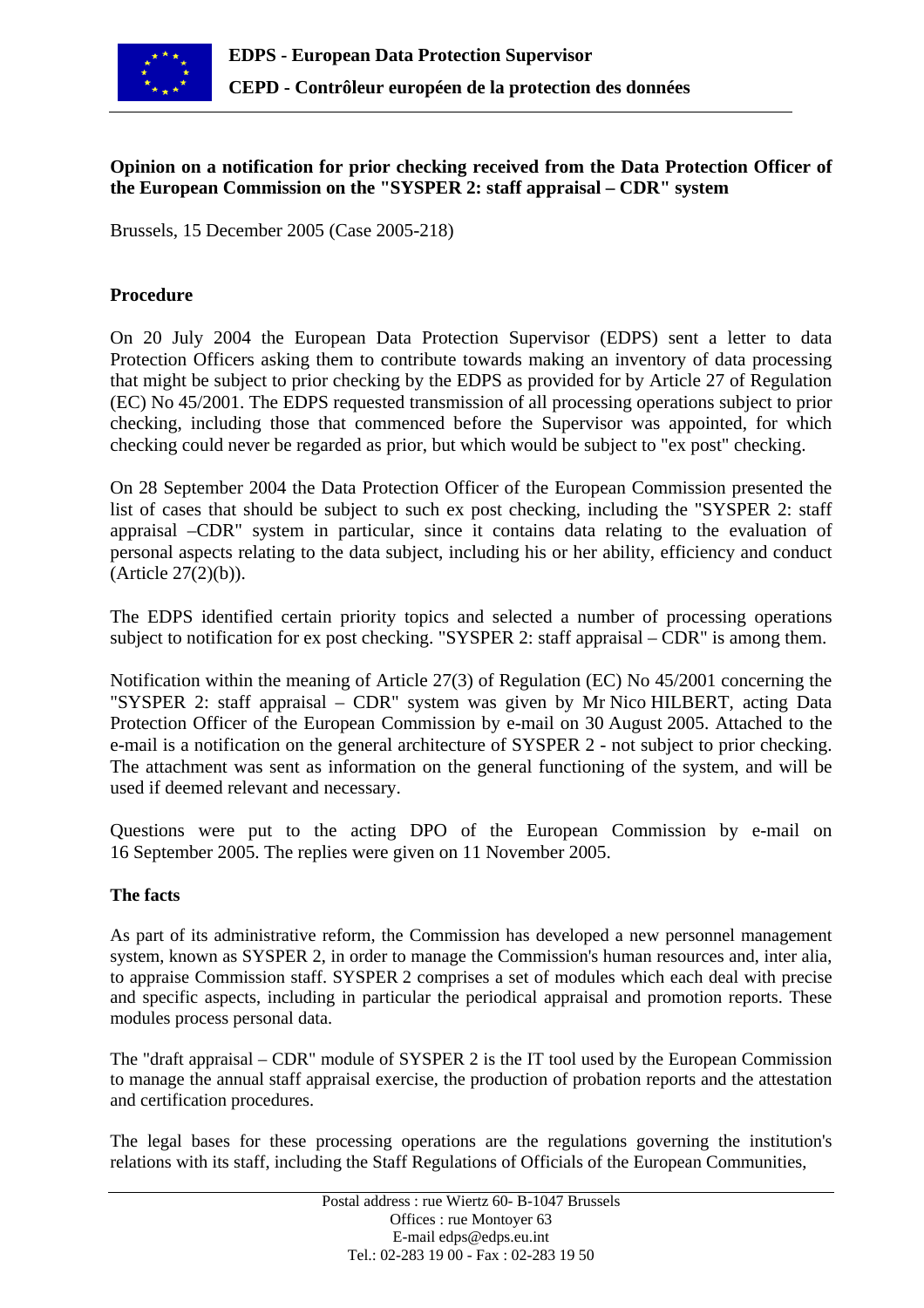the Conditions of employment of other servants of the European Communities, the general provisions for giving effect to these regulations, Commission decisions and the internal management rules observed by Commission departments when performing the duties delegated to them by the Commission. More specifically, reference is made, inter alia, to the following articles of the Staff Regulations:

- Article 34 of the new Staff Regulations (which entered into force on 1 May 2004) provides that officials shall serve a nine-month probationary period before they can be established.
- Article 43 of the new Staff Regulations provides that each Commission official shall be the subject of a periodical report.
- Article 45a of the new Staff Regulations provides that, on certain conditions, and by way of derogation from Article 5(3)(b) and (c), an official from function group AST (former B and C grades) may, from grade 5, be appointed to a post in function group AD (former A grade).

Each year, a career development report is drawn up for each permanent or temporary official. The reporting process has several stages:

- preparation of a self-assessment by the permanent or temporary official, at the request of the reporting officer (immediate superior of the official);
- organisation of a dialogue between the reporting officer and the official, which covers three elements: the evaluation of the past year's performance, taking into account the selfassessment; the fixing of objectives for the current year; the agreement of a training plan;
- production of the career development report by the reporting officer and the counter-signing officer (immediate superior of the reporting officer);
- transmission of the report to the official, who then has two appeal pathways in the event of disagreement: a second dialogue with the counter-signing officer; an appeal to the CDR joint committee.
- The CDR report (including the self-assessment) is prepared by each of the persons involved on a PC. At each stage, the person involved is informed by means of a message in SYSPER 2 and an automatically generated message in Outlook reminding him/her of the next deadline for action. The staff appraisal module manages the transition from one stage to the next, records the changes made, and the agreement, objection or comments of each person.

The staff appraisal module is also the tool used in the attestation and certification procedures (which replace the old "passage de catégorie/change of category" competitions) for managing the applications, eligibility and official selection of candidates. The attestation procedure allows certain officials of the C\* and D\* categories in service before 1 May 2004 to become full members of the AST function group. The certification procedure is the new measure in the Staff Regulations whereby it is possible to switch from the AST function group to the AD function group. The module manages the transition from one stage to the next and records the agreement, objection or comments of each person involved.

### The data subjects are:

– for appraisal: officials and temporary staff of the European Commission, the administrative agencies (PMO, OIB, OIL) and EPSO,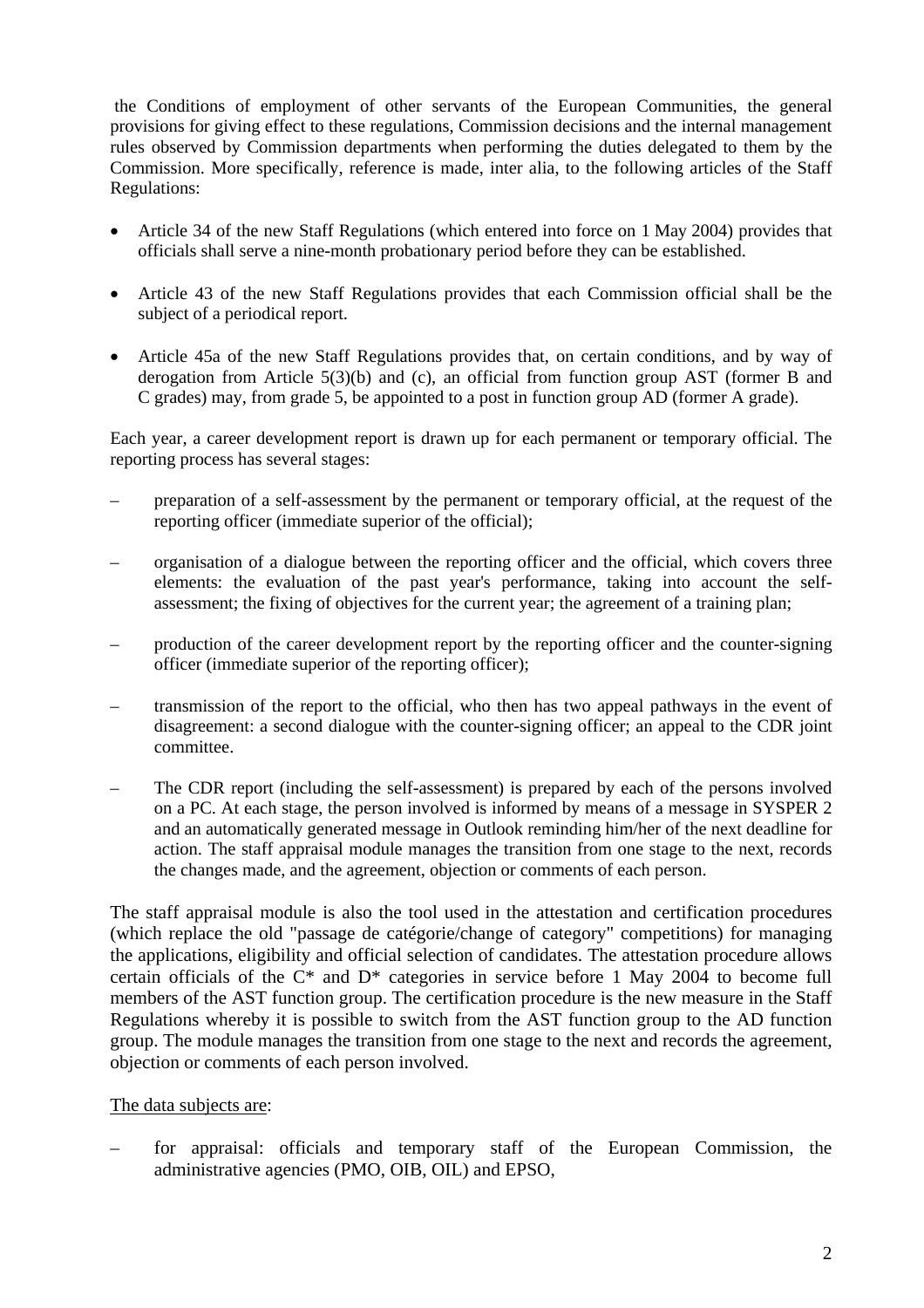– for checking the professional experience and level of training of staff applying for the certification and attestation procedure: officials of the European Commission, the administrative agencies and EPSO.

The data required for the career development report are:

- 1. Staff number
- 2. Report details (type of report, reporting officer [surname, first name, staff number, function], countersigning officer [surname, first name, staff number, function]).
- 3. Personal details of the jobholder:
	- (a) current details:
		- (i) surname, first name
		- (ii) category + grade
		- (iii) address
		- (iv) tel., fax number
		- (v) location
	- (b) career history
		- (i) status
		- (ii) category + grade
		- (iii) DG/Service & Unit
		- (iv) period of appraisal (from… to…)
	- (c) history of appraisal results
		- (i) year
		- (ii) merit mark in previous reports
- 4. Job description
- 5. Initial dialogue (planning of objectives for the period)
	- (a) objectives in relation to the Unit Work Programme (agreed objectives, assessment criteria)
	- (b) personal development goals (agreed objectives, assessment criteria)
- 6. Self-assessment (achievement of objectives, contribution to other activities, personal development)
- 7. Assessment of the reporting period
	- (a) efficiency: outstanding, very good, good, sufficient, poor, insufficient
	- (b) abilities: outstanding to insufficient (essential competencies, management competencies, other job requirements)
	- (c) conduct in the service (very good to insufficient)
	- (d) overall summary  $(+$  mark from 0 to 20)
	- (e) potential
		- (i) certification procedure under Article 45a of the Staff Regulations
		- (ii) attestation procedure pursuant to Article 10(3) of Annex XIII of the Staff Regulations
	- (f) additional duties
		- (i) Chairman/member of a competition selection board
		- (ii) assessor to a selection board/marker of competition papers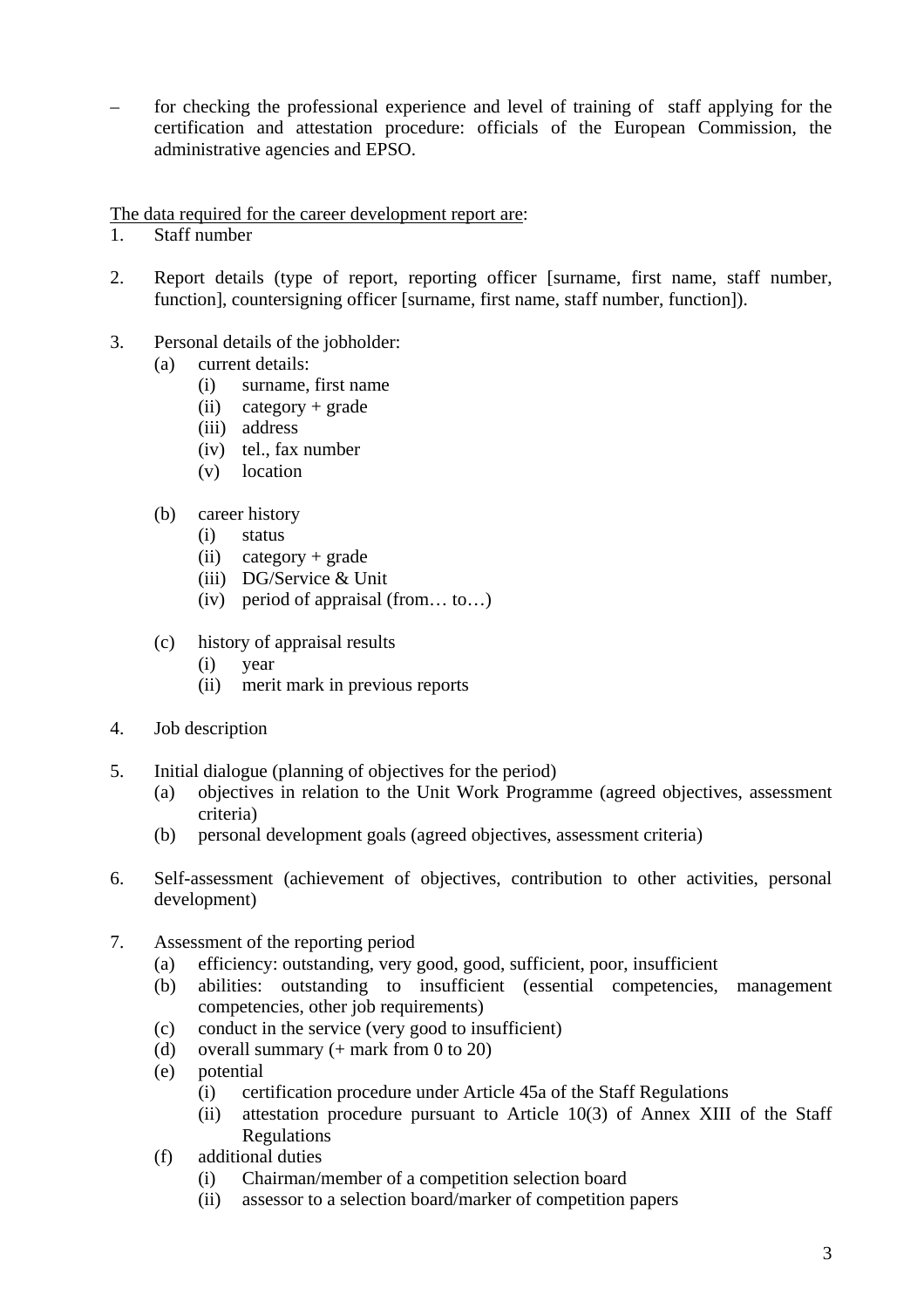#### (iii) Chairman/member of a joint committee

#### 8. Final approval

- (a) Reporting Officer's signature
- (b) Countersigning Officer's assessment and signature
- (c) signature of person under assessment
- 9. Further review
	- (a) Countersigning officer's further review and signature
	- (b) jobholder's signature

#### 10. Appeal

- (a) opinion of the Joint Evaluation Committee
- (b) appeal assessor's decision and signature

The description of all the data included in the career development review is accessible and available at:

 *http://intracomm.cec.eu-admin.net/pers\_admin/promotions/cdr/forms/forms\_en.html* 

#### In the attestation and certification procedures, the fields used are:

- merit marks (resulting from the staff appraisal of officials);
- seniority in category or function group;
- work experience within the Institutions;
- work experience prior to entry into service in the Institutions;
- education/training.

#### The following information is given to the data subjects:

*Firstly*, a specific privacy statement is directly accessible on the "staff appraisal – CDR" module home page.

Pursuant to Articles 11 and 12 of Regulation (EC) No 45/2001, this statement informs the data subjects of the identity of the controller, the purpose and legal basis for the collection of data, their right to access and rectify their own personal data, the categories of people who have access to the data, the length of time for which their data will be stored and of the possibility of contacting personal data protection officers within the European institutions. Every official and member of temporary staff is given access to the staff appraisal module.

Data subjects are always entitled to consult their own career development reviews and their "attestation/certification" files. In the event of dispute, once the data subjects have acquainted themselves with the content of their reports they may take up the various internal channels for appeal as provided for by the legal provisions set out in point 11 and in Article 90 of the Staff Regulations.

The possibility of appealing to the European Data Protection Supervisor is mentioned in the specific privacy statement.

*Secondly*, before an evaluation, attestation or certification exercise commences, DG ADMIN publishes an administrative notice on the Commission's Intranet that states the purpose of the procedure, the practical arrangements of SYSPER 2, the timetable and way in which data will be processed.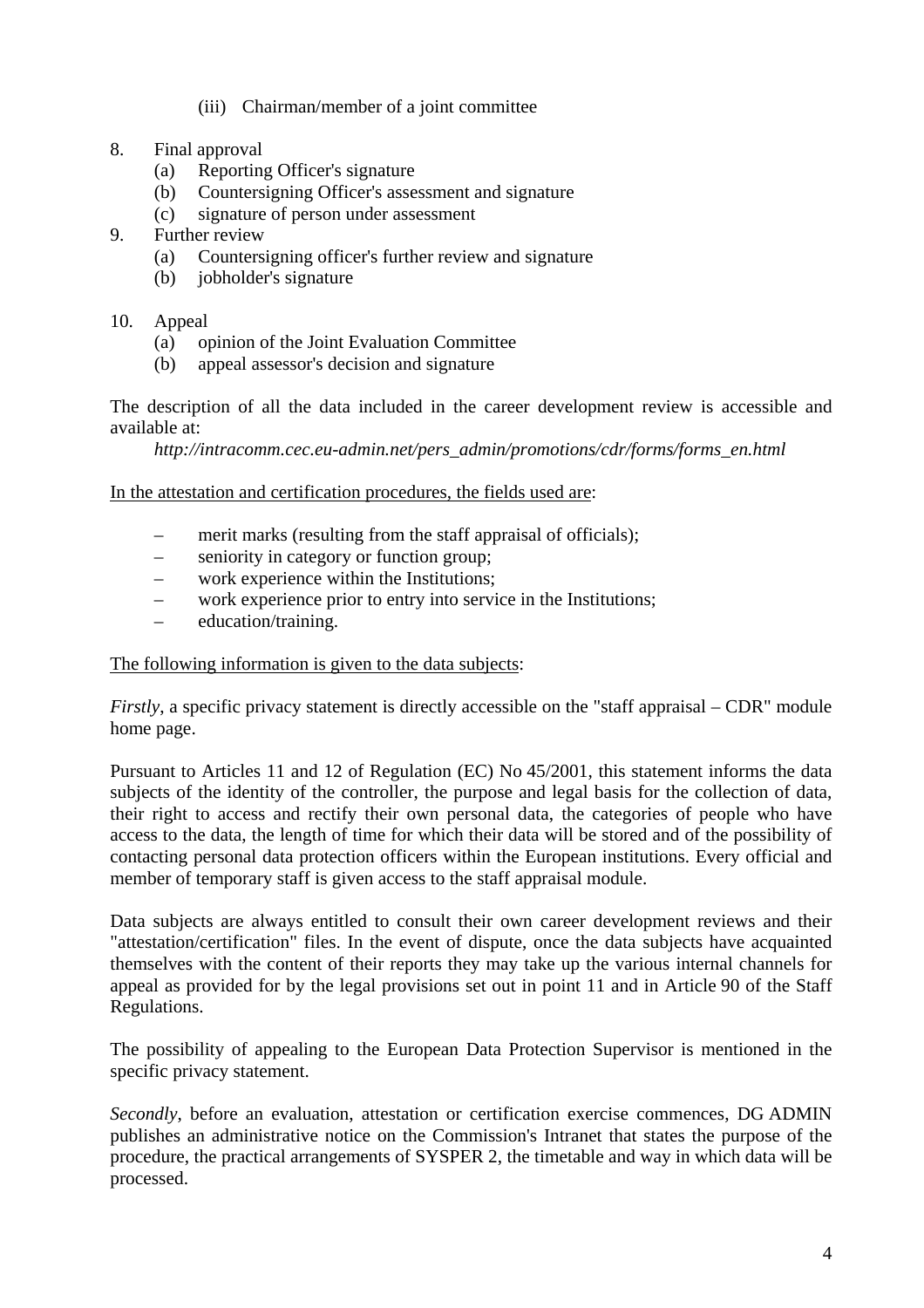Lastly,an administrative notice was published in 2004<sup>1</sup> that stipulates how personal files are managed as a result of the introduction of the staff appraisal module.

At every stage in the appraisal procedure that requires action by officials or temporary staff, they are so informed by means of a message in SYSPER 2 and by a message generated by Outlook reminding them of the next deadline.

# The right to rectification

The jobholder may also contest:

- 1. the content of the career development report at two separate stages in the evaluation procedure, either by requesting a second dialogue with the countersigning officer (i.e. the hierarchical superior of the reporting officer) or by lodging an appeal with the Joint Evaluation Committee);
- 2. the decision regarding the admissibility and recruitment of officials, in the context of attestation and certification procedures, via a Joint Committee.

#### Procedures for automated and/or manual processing:

#### *Automated processing*

While "workflow" is an automated process, the content of the specific phases, on the other hand, is not. This is a system that feeds other systems. The agreement or refusal of one person automatically triggers the transition to the next phase in the procedure and messages are automatically generated for the next person concerned.

The merit marks in the career development report are incorporated into each official's promotion dossier and converted into "merit points" (promotion depends on the number of points accumulated, merit points being only one factor).

*NB: promotions are not the result of automated processing and are managed by a dedicated module within SYSPER 2*.

On the strength of the information provided by the officials (training and professional experience) it is possible to determine whether they are eligible for the attestation or certification procedure, and to draw up a priority list of eligible applicants.

### *Manual processing*

For those officials and/or temporary staff who do not have access to SYSPER 2, career development reports or applications for attestation or certification procedures can be drawn up in hard copy. These reports and applications are transcribed into the staff appraisal module (SYSPER 2's evaluation page) in the form of a PDF file. The merit marks given in the paper version are also entered into SYSPER 2. The data subject is notified by letter that the material has been transcribed and receives a copy of the PDF file. The paper copy of the CDR is destroyed four months after the acknowledgement of receipt of the letter is received.

# Storage

<span id="page-4-0"></span> **1** Administrative Notice No 22-2004 of 01/04/2004 on the rules for implementing Article 26 of the Staff Regulations.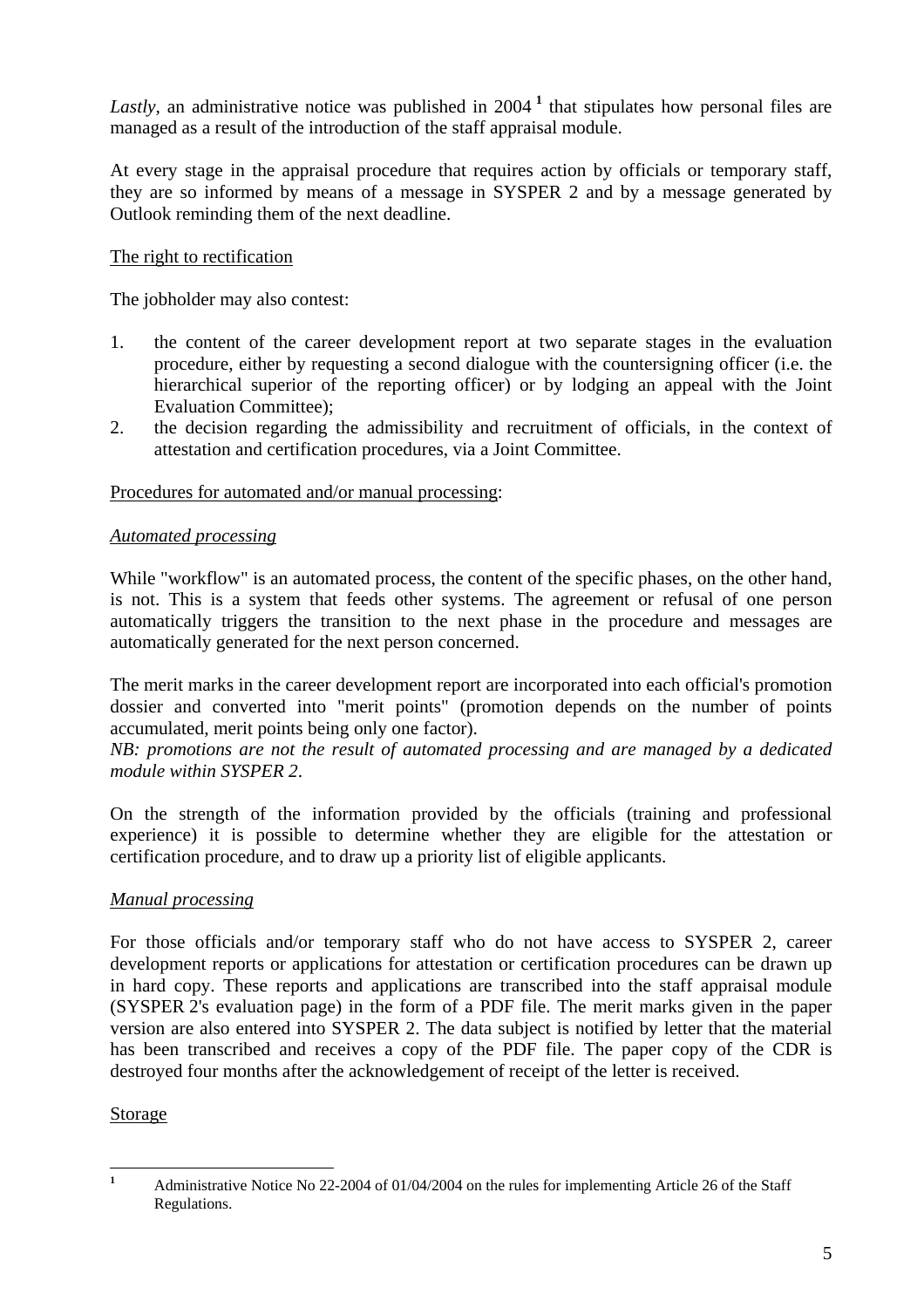Relational databases are stored on the Commission's Data Centre servers with individual access via a browser.

# Possible recipients of the data

# *Recipients*

Career development reviews are transferred to other Community institutions and agencies if officials or other staff are transferred, or apply for a transfer, to another institution. They may also be sent to the Court of First Instance, if it so requests, in the context of proceedings brought before it **<sup>2</sup>** [.](#page-5-0)

Under the certification procedure, the list of officials authorised to follow mandatory training as established by the Appointing Authority is sent to the European Administrative School (EAS), which is attached to EPSO. At the end of the course EPSO sends the Appointing Authority the list of officials who have successfully completed the training programme.

# *Categories of recipients*

The staff appraisal module is used by:

- jobholders (officials and temporary staff at the Commission);
- reporting officers (the jobholder's hierarchical superior);
- countersigning officers (reporting officer's hierarchical superior);
- appeal assessors (usually the Director-General or Head of Service);
- members of the joint evaluation committees;
- members of the promotion committees;
- members of the Joint Committee on Attestation:
- members of the Joint Committee on Certification;
- human resources managers within a service;
- Appointing Authority managers at central level;
- personal file managers;
- recruitment procedure managers for appointments to managerial posts;
- officials responsible for examining appeals pursuant to Article 90 and cases brought before the Court of First Instance;
- officials in charge of inquiries and disciplinary proceedings;
- persons to whom access rights have been delegated by a right holder.

### Retention of data

Career development reviews, attestation and certification dossiers are stored in SYSPER 2 until the official or his beneficiaries have exhausted all channels of appeal after termination of service within the meaning of Article 47 of the Staff Regulations.

The administrative notice of 1 April 2004 on the rules for implementing Article 26 of the Staff Regulations (the article on the personal file of the official) states the following: "*Commission staff are informed that their career development reviews and individual promotion files securely stored in SYSPER 2 will not be printed for inclusion in their personal files.* 

 **2**

<span id="page-5-0"></span>The European Union Civil Service Tribunal, established by the Council Decision of 2 November 2004 (2004/752/EC, Euratom) is competent instead of the Court of First Instance. The latter is the appeal instance.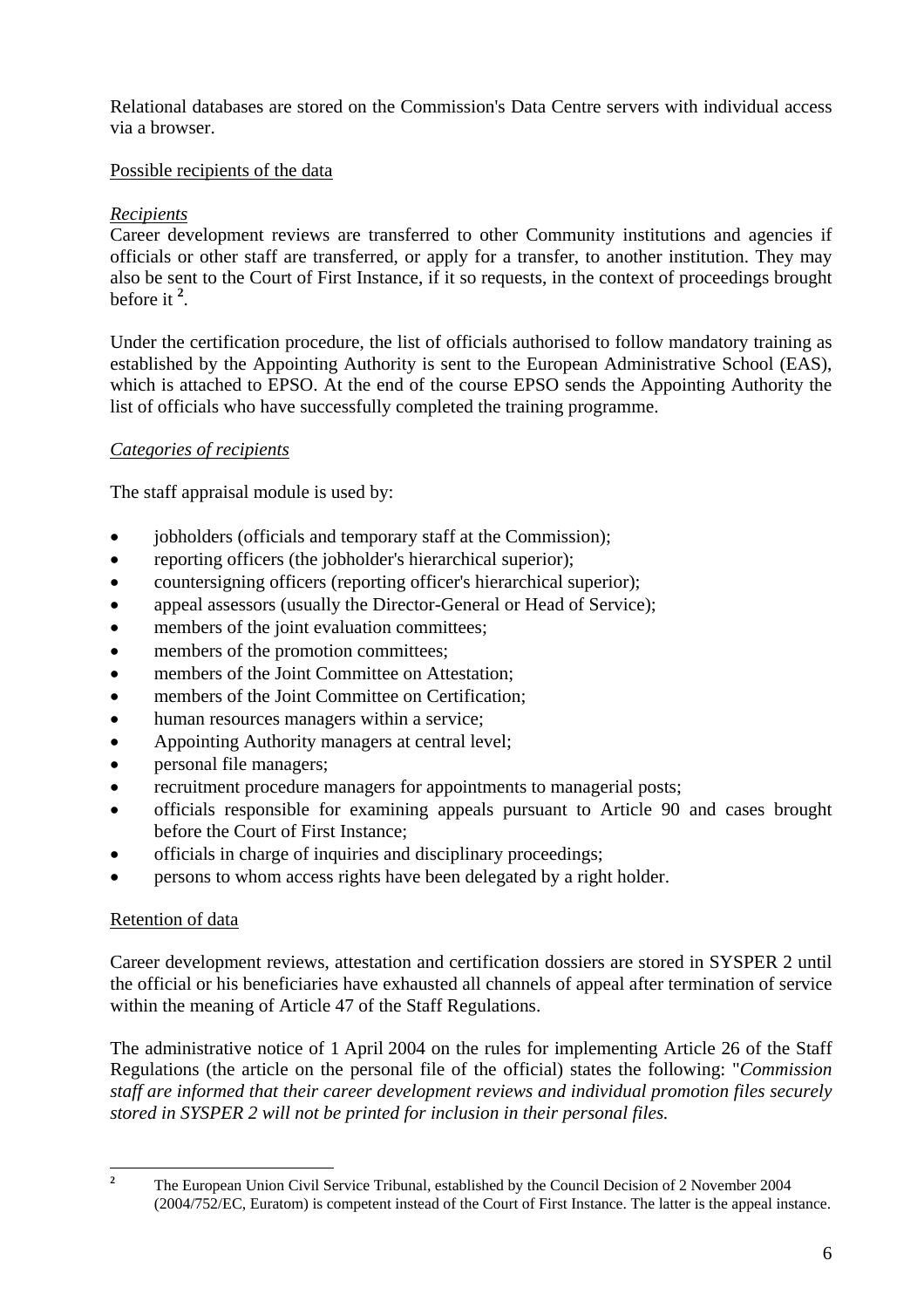*This means that, for a transitional period, the personal files of all officials and other staff will consist of two parts:* 

- *a personal file on paper comprising the documents referred to in Article 26 of the Staff Regulations, including staff reports for the period before 1 July 2001 and any other documents or items which cannot be stored in the SYSPER 2 computer application;*
- *the career development reviews and promotion file stored electronically in SYSPER 2. Of course, all officials and other staff can use their user ID and password to access their career development reviews and promotion file. In addition, a computer terminal providing access to SYSPER 2 will be installed in the offices where the personal files are located.".*

In due course, it is intended that the Commission will scan all the personal files of officials and other staff so that the whole personal file, including SYSPER 2, can be managed electronically in a secure computer environment.

The hard copies of applications are stored by the Directorate-General for Personnel and Administration's Management Unit until the official has exhausted all the appeal channels for the annual reporting exercise in question.

### Locking and deleting data

The module works on a cumulative basis: the parties involved add elements sequentially. Each element is locked as soon as its author has signed it electronically.

As regards the CDR:

- 1. the human resources manager is able to go back a step, i.e. remove the last contribution made by a party. This option applies only while the CDR is still ongoing.
- 2. The Appointing Authority has this option even once the CDR has been completed, in particular to allow for judgements of the Court of Justice or the Court of First Instance **[3](#page-6-0)** requesting deletion of certain entries in the CDR.

In both cases, these amendments are tracked in SYSPER 2. The parties involved, in particular the jobholder, have access to a screen that indicates who has amended the report, which part of the report has been amended, on what date and for what reason.

Historical, statistical and scientific purposes seem to be excluded.

Data may not be transferred to third countries or international organisations.

# Security measures

Both technical and administrative security measures are taken to guarantee secure processing. Access to personal data is protected by the fact that the right to access data is granted on a "need to know" basis depending on the duties of the people allowed access.

<span id="page-6-0"></span> $\overline{\mathbf{3}}$ **<sup>3</sup>** cf. footnote 2.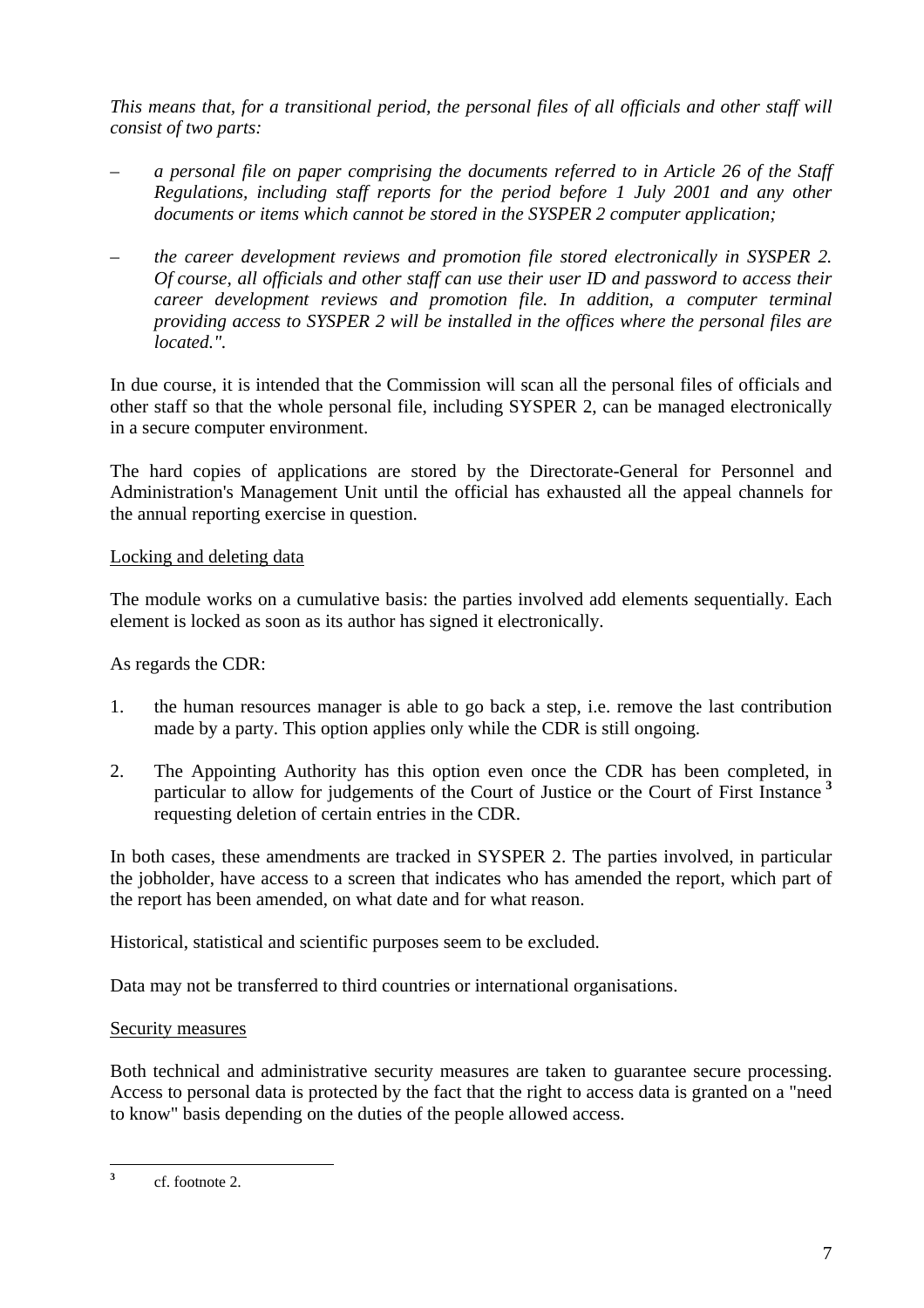Access is gained by means of an individual login and password. An audit trail system ensures that the jobholder can find out who has consulted his or her appraisal data, exactly which data have been consulted and when. All access, including by third parties, is logged.

# **Legal aspects**

#### **1. Prior checking**

The notification received on 30 August 2005 relates to processing of personal data ("any information relating to an identified or identifiable natural person" – Article  $2(a)$ ) and therefore falls within the scope of Regulation (EC) No 45/2001.

Processing of the appraisal procedure is entirely automatic. However, for officials and/or temporary staff without access to SYSPER 2, career development reviews and applications for the attestation or certification procedures may be made on paper. These reviews and applications are entered in the computerised staff appraisal system in the form of PDF files. This processing is done manually but the content is intended to form part of a filing system. Regulation (EC) No 45/2001 (Article 3(2)) therefore applies in this instance.

Under Article 27 of Regulation (EC) No 45/2001, processing operations likely to present specific risks to the rights and freedoms of data subjects are subject to prior checking by the European Data Protection Supervisor. Article 27(2) contains a list of processing operations likely to present such risks including, in Article 27(2)(b), "*processing operations intended to evaluate personal aspects relating to the data subject, including his or her ability, efficiency and conduct*". The procedure for appraising officials and temporary staff of the European Commission is an operation for the processing of personal data covered by Article 27(2)(b) and, as such, is subject to prior checking by the European Supervisor.

In principle, checks by the European Data Protection Supervisor should be performed before the processing operation is implemented. In this case, as the European Data Protection Supervisor was appointed after the system was set up (the CDR system was introduced in January 2003), the check necessarily has to be performed ex post. However, this does not alter the fact that it would be desirable for the recommendations issued by the European Data Protection Supervisor to be implemented.

The formal notification was received by e-mail on 30 August 2005. An e-mail requesting additional information was sent on 16 September 2005. In accordance with Article 27(4) of the Regulation, the two-month period within which the European Data Protection Supervisor must deliver an opinion was suspended. Replies were sent by e-mail on 11 November 2005. The European Data Protection Supervisor will deliver his opinion by 3 January 2006.

### **2. Legal basis and lawfulness of the processing operation**

The legal basis for the data processing operation in question is to be found in:

• Article 34 of the Staff Regulations (report issued at the end of the probationary period) and Article 14 of the Conditions of Employment of other servants,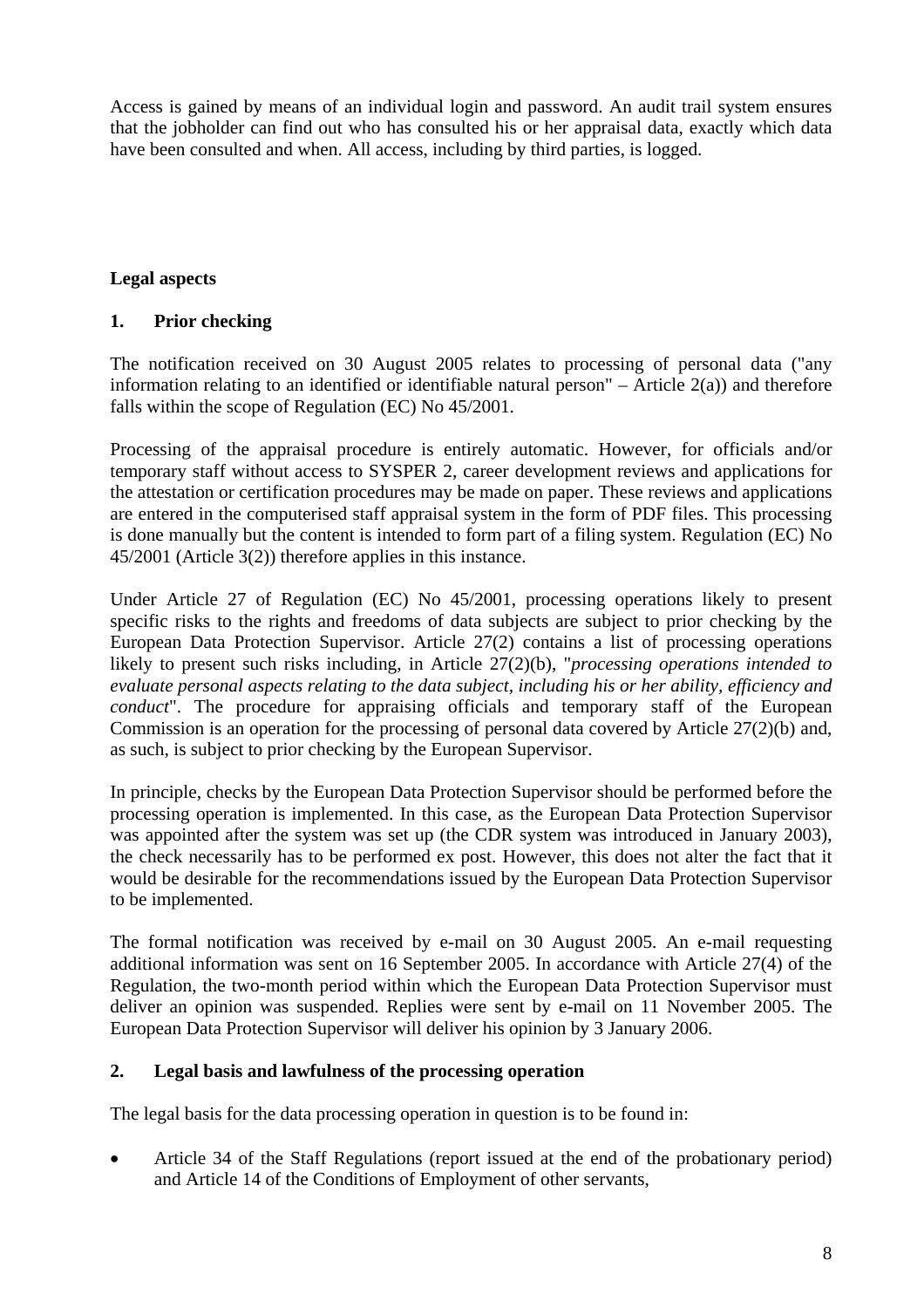- Article 43 of the Staff Regulations (appraisal). Article 15(2) of the Conditions of Employment of other servants applies the provisions of Article 43 to temporary staff by analogy. Under Article 43, "*the ability, efficiency and conduct in the service of each official shall be the subject of a periodical report made at least once every two years as provided for by each institution in accordance with Article 110*",
- Article 45a of the Staff Regulations (certification procedure),
- Article 10 of Annex XIII to the Staff Regulations (attestation procedure),
- the general implementing provisions for Articles 43 and 45a of the Staff Regulations,
- the Commission Decision on the rules relating to the appraisal and promotion of staff working in the Commission's External Services **<sup>4</sup>** [,](#page-8-0)
- the Commission Decision laying down the rules for implementing the attestation procedure **[5](#page-8-1)** .

The legal basis is sufficiently clear and calls for no particular comment.

As well as the legal basis, the lawfulness of the processing must also be considered. Article 5(a) of Regulation (EC) No 45/2001 stipulates that the processing shall be "*necessary for the performance of a task carried out in the public interest on the basis of the Treaties establishing the European Communities … or in the legitimate exercise of official authority vested in the Community institution …*".

Report procedures which involve collecting and processing personal data relating to officials or other servants fall within the legitimate exercise of official authority vested in the institution. The legal basis found in the Staff Regulations of officials of the European Communities supports the lawfulness of the processing.

Moreover, data relating to trade union membership are designated as "special categories of data" in Article 10 of Regulation (EC) No 45/2001.

### **3. Processing of special categories of data**

The reference in point 7.f above on the structure of the career development report (assessment of the reporting period – additional duties) to membership of a joint committee may reveal the fact that the data subject belongs to a trade union. The Joint Evaluation Committee is composed of a Chairman and 4 members, including two representatives of the staff designated by the Staff Committee.

There are other joint committees on which officials may sit. These are the promotion committees set up by the general provisions for implementing Article 45 of the Staff Regulations, the Joint Certification Committee set up by Commission Decision C(2005) 1940 of 22 June 2005 laying down the general provisions for implementing Article 45a of the Staff Regulations and the Joint Attestation Committee introduced by Commission Decision C(2004) 1318 of 7 April 2004.

Article 10(2)(a) applies in this case: "*Paragraph 1* (prohibition on processing data relating to trade union membership) *shall not apply where the data subject has given his or her express consent to the processing of those data* …".

Article 10(2)(d) also applies: "*Paragraph 1* (prohibition on processing data relating to trade

<span id="page-8-0"></span> **4** Decision C(2002) 4867/5 of 27 December 2002 amended by Decision C(2004) 844 of 20 February 2004.

<span id="page-8-1"></span>Decision C(2004) 1318 of 7 April 2004.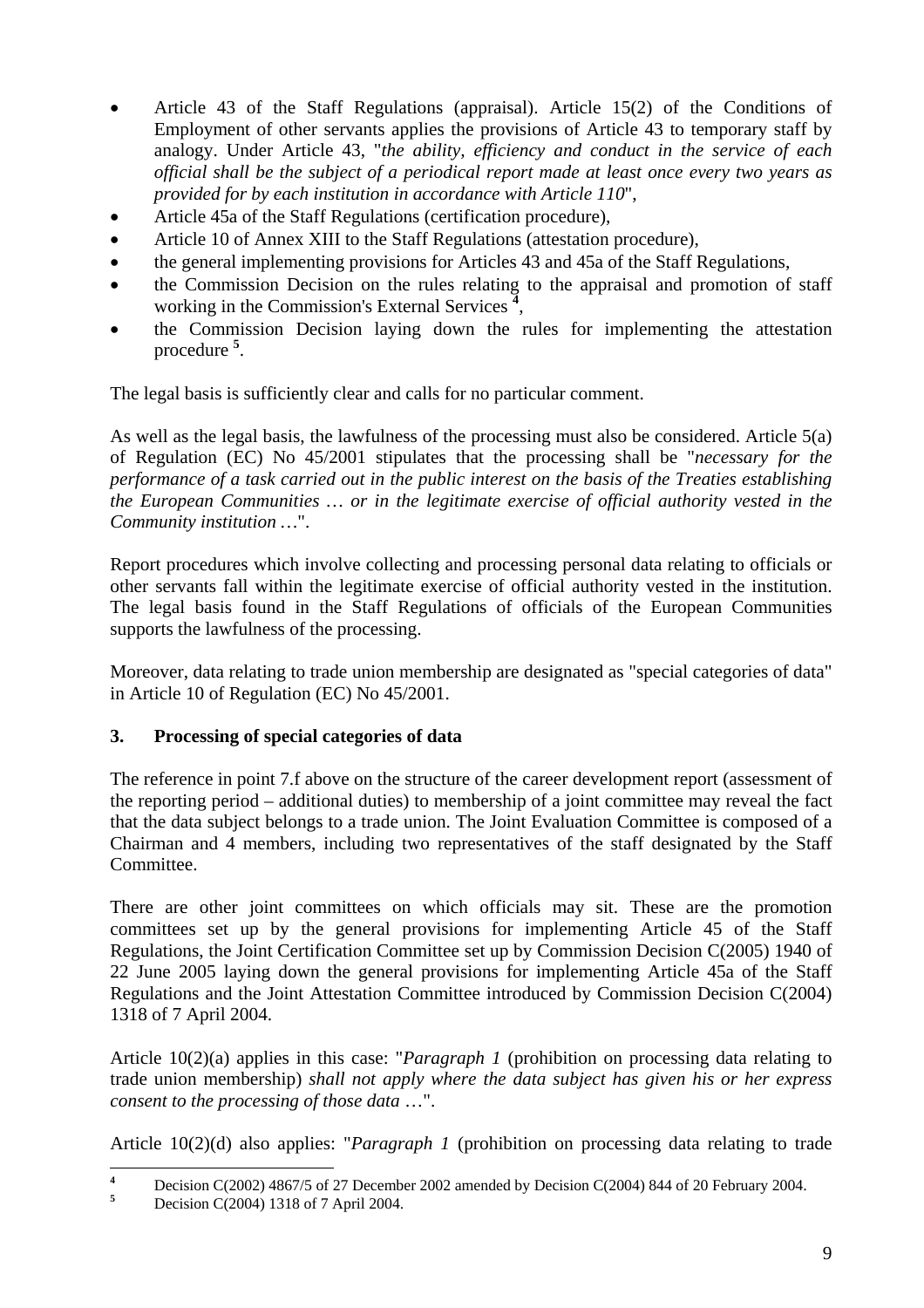union membership) *shall not apply where the processing relates to data which are manifestly made public by the data subject or is necessary for the establishment, exercise or defence of legal claims*".

The processing operation is therefore in conformity with Article 10(2)(a) and (d) of Regulation (EC) No 45/2001.

# **4. Data quality**

Data must be "*adequate, relevant and not excessive*" (Article 4(1)(c) of Regulation (EC) No 45/2001). The processed data described at the beginning of this opinion should be regarded as satisfying these conditions as regards processing. The data required are administrative in nature and necessary to appraise the work of officials. The EDPS considers that Article 4(1)(c) of Regulation (EC) No 45/2001 has been fulfilled in this respect.

The data must also be processed "*fairly and lawfully*" (Article 4(1)(a) of Regulation (EC) No 45/2001). The lawfulness of the processing has already been discussed (see point 2 above). As regards fairness, this relates to the information given to the persons concerned. See point 10 below on this point.

Under Article 4(1)(d) of the Regulation, "*data must be accurate and, where necessary, kept up to date*". The system itself ensures that they are accurate and kept up to date. The data subject has the right to access and the right to rectifiy data, so that the file can be as comprehensive as possible. This also makes it possible to ensure the quality of data. See point 9 below on the dual rights of access and rectification.

# **5. Data retention**

Article 4(1)(e) of Regulation (EC) No 45/2001 sets forth the principle that "*personal data must be kept in a form which permits identification of data subjects for no longer than is necessary for the purposes for which the data are collected or for which they are further processed*."

Appraisal reports, attestation files and certification files are kept in SYSPER 2 until the official or his or her dependents have no further avenues for action following termination of service (Article 47 of the Staff Regulations).

The appraisal reports in SYSPER 2 are not placed in the personal file of the official or other staff member. They can be consulted by means of a user ID and a password. Files relating to attestation and certification procedures are also kept in SYSPER 2. The more general question therefore arises of the conservation of data in SYSPER 2, on which point the following is stated: "*In general your personal data is stored until the end of your activity for the Commission. Certain data need to be conserved for a longer period if they are related to subsisting rights and obligations, i.e. pension rights. Personal data concerning applications for jobs are regularly deleted after the deadline for complaints has expired*".

Data are thus conserved for a long, but unspecified period. The European Data Protection Supervisor considers that a period during which data may be conserved needs to be set. In a similar case<sup>6</sup>[,](#page-9-0) the EDPS considered that it was reasonable to fix the conservation period at 10 years, starting from the moment when the staff member leaves or after the last pension payment. The EDPS also considers that data of a purely informative nature no longer necessary for

<span id="page-9-0"></span> **6** Case 2004/274 – Staff Appraisal – European Central Bank.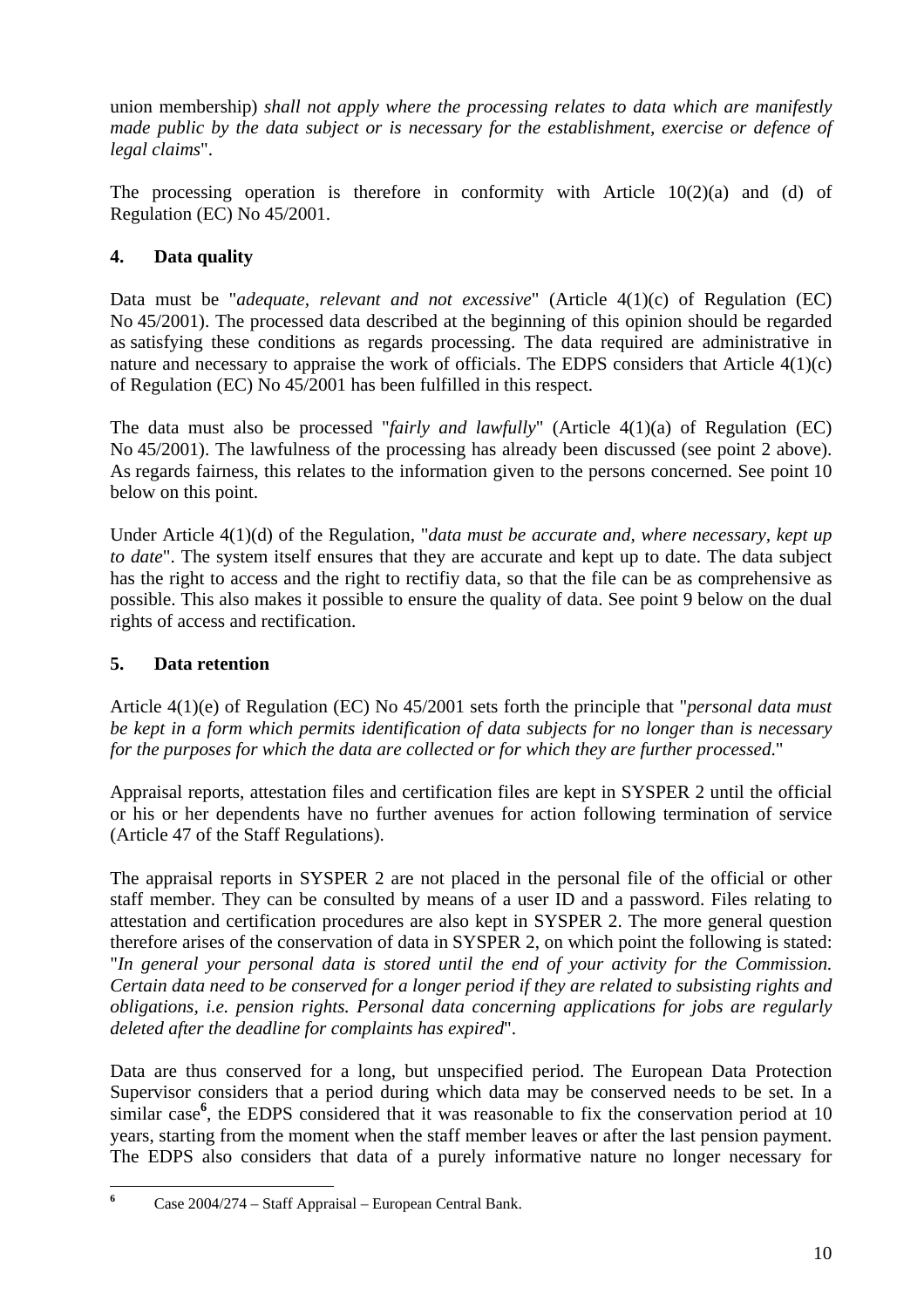administrative reasons can be disposed of after a minimum retention period of 5 years.

This long-term data conservation will have to be accompanied by appropriate guarantees. The data conserved are personal. The fact that they are archived for long-term conservation does not divest them of their personal nature. For that reason, data conserved over a long period must be covered by adequate measures for transmission and conservation, like any other personal data.

According to the notification, the possibility of the data being conserved for statistical, historical or scientific purposes would appear to be ruled out.

The paper version of the CDR is kept for 4 months in the case of officials and/or temporary staff without access to SYSPER 2. It is transcribed in the form of a PDF file. The person in question receives a copy of this PDF file. The European Data Protection Supervisor considers this 4 month period to be reasonable. For the electronic version, the conditions for conservation mentioned above apply.

# **6. Change of purpose/Compatible use**

Data are retrieved from or entered into the staff databases. The processing operation under review involves no general change to the stated purpose of staff databases, of which appraisal is only one aspect. Accordingly, Article 6(1) of Regulation (EC) No 45/2001 does not apply in this instance and the conditions of Article 4(1)(b) are fulfilled

# **7. Transfer of data**

The processing operation should also be scrutinised in the light of Article 7(1) of Regulation (EC) No  $45/2001$ . The processing covered by Article 7(1) is the transfer of personal data within or to other Community institutions or bodies "*if the data are necessary for the legitimate performance of tasks covered by the competence of the recipient*".

The data will be circulated to various persons within the Commission. Personal data can only be transferred if necessary for the legitimate performance of tasks covered by the competence of the recipient.

In this particular case, the transfer to reporting officers, countersigning officers, members of the different joint committees, the various management units (Human Resources, personal files, Appointing Authority, selection procedures), officials responsible for looking into complaints or for investigations and disciplinary procedures and persons authorised by holders of access rights is consistent with the legitimate performance of the tasks of the various parties.

Career development reports may also be transferred to other institutions or agencies in connection with transfers and applications to work in other institutions. The Court of First Instance<sup>[7](#page-10-0)</sup> (CFI) may be sent these files, upon request, in the context of proceedings before it<sup>8</sup>. Such transfers are legitimate as they are necessary for the legitimate performance of tasks covered by the competence of the recipient.

Lastly, Article 7(3) of Regulation (EC) No 45/2001 stipulates that "*the recipient shall process the personal data only for the purposes for which they were transmitted*". It must be explicitly guaranteed that any person receiving and processing data in the context of the annual appraisal

 **7** See footnote 2.

<span id="page-10-1"></span><span id="page-10-0"></span>**<sup>8</sup>** See footnote 2.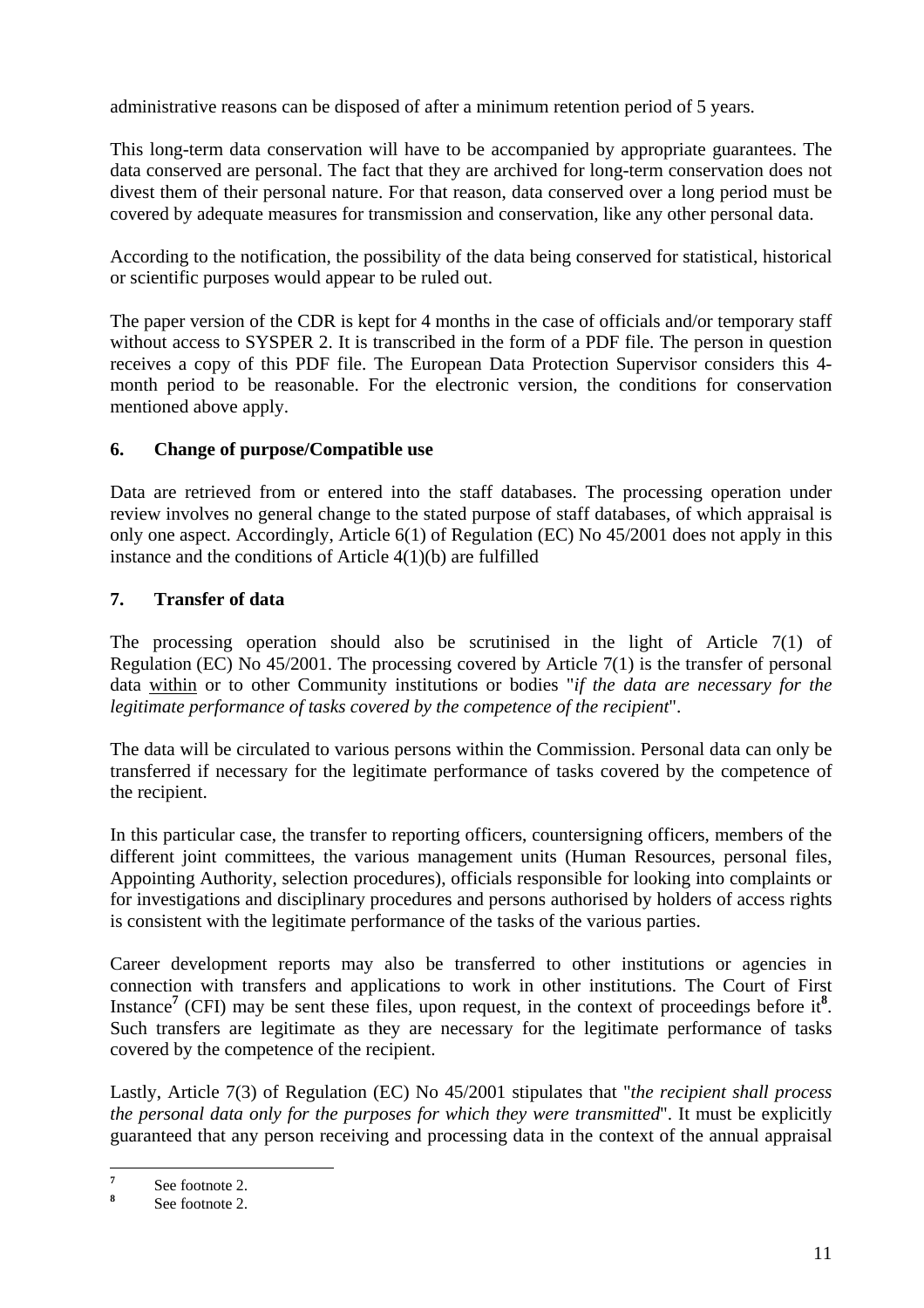exercise at the Commission may not use them for any other purpose. The Commission states in the Specific Privacy Statement (on the SYSPER 2 home page) that "*it will not divulge your personal data for direct marketing purposes*". However, that could mean that they might be used for purposes other than appraisal. The European Data Protection Supervisor wishes the following point to be made: personal data will be processed only within the strict context of appraisal and the related report.

# **8. Processing including a personal number or identifying number**

The Commission uses personal numbers in staff reports. The use of the personal number may have the consequence of allowing interconnection of data processed in different contexts. This is not the place in which to determine the conditions under which the Commission may process a personal number (Article 10(6) of the Regulation), but it is appropriate here to emphasise the attention that must be paid to this aspect of the Regulation. In the case in point, the Commission's use of the personal number is reasonable as it is used for the purposes of identifying the person and keeping track of the file. The EDPS considers that this number may be used in the context of the staff report.

# **9. Rights of access and rectification**

Article 13 of Regulation (EC) No 45/2001 establishes a right of access – and the arrangements for exercising it – upon request by the data subject. In the case in point, data subjects have access to their appraisal files so that they can complete all the sections required for the procedure to take its course.

Article 14 of Regulation (EC) No 45/2001 provides the data subject with a right of rectification. In the same way that the data subject has a right of access, he or she may also directly change personal data or have them changed, if necessary.

These provisions, taken overall, fulfil all the conditions of Articles 13 and 14 of Regulation (EC) No 45/2001.

### **10. Information to be given to the data subject**

Regulation (EC) No 45/2001 provides that the data subject must be informed where his or her personal data are processed and lists a series of specific items of information that must be provided. In the present case, some of the data are collected directly from the data subject and others from other persons.

Article 11 (*Information to be supplied where the data have been obtained from the data subject*) on information to be given to the data subject applies in this case. Inasmuch as the official or staff member personally fills in the data required of him or her, the data subject provides the data himself or herself.

Article 12 (*Information to be supplied where the data have not been obtained from the data subject*) on information to be given to the data subject also applies in this case, since the information is collected from the different participants in the process (reporting officers, countersigning officer, committees etc.).

In this case, the data subject is informed by means of three instruments:

1. the Specific Privacy Statement accessible from the home page of the "Appraisal - CDR"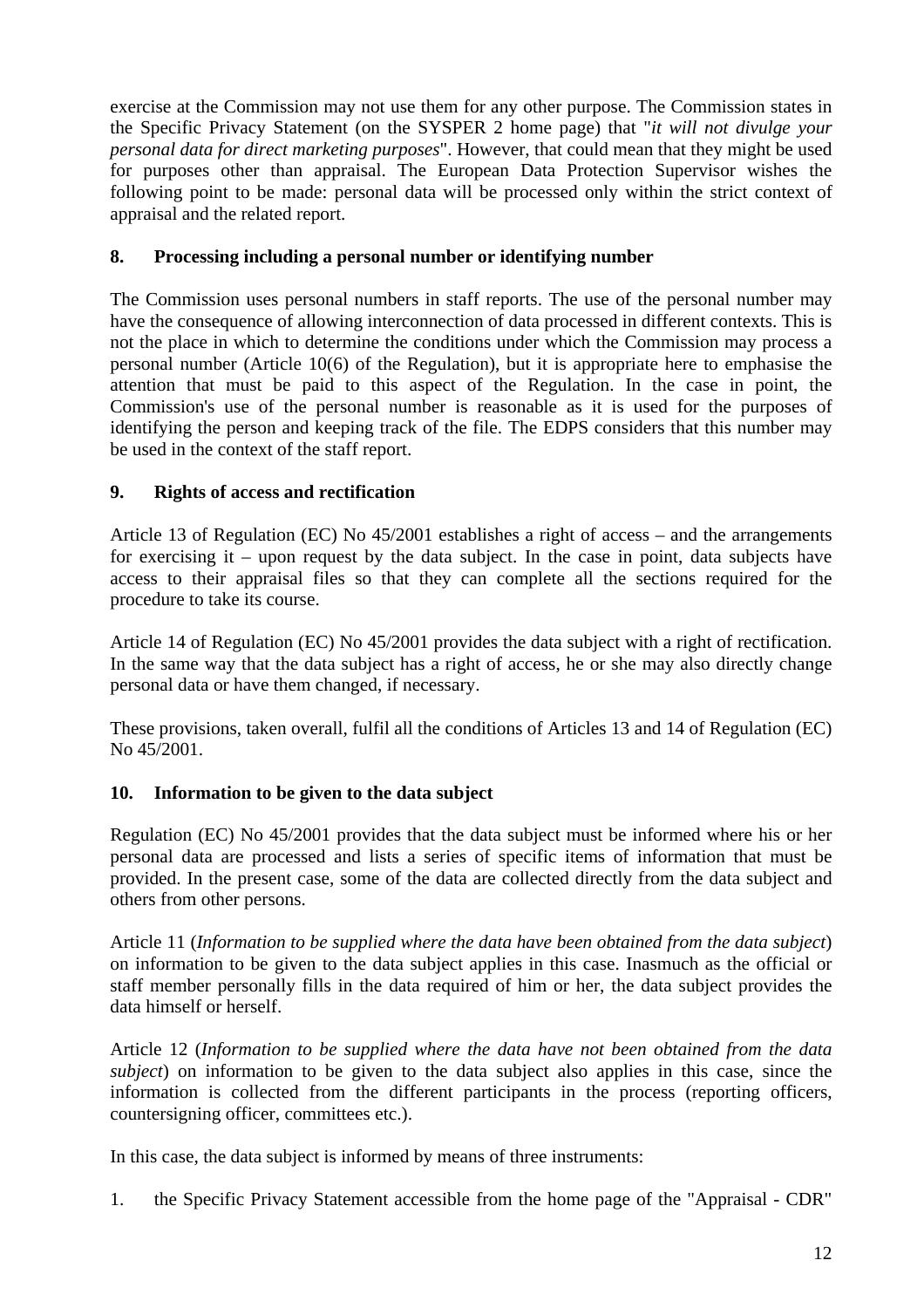site on SYSPER 2,

- 2. an Administrative Notice published by DG ADMIN before each appraisal, attestation or certification exercise,
- 3. the Administrative Notice (No 22-2004) published in 2004 giving details of how personal files would be managed following the introduction of the computerised staff appraisal system.

The data subject must be notified of the information specified in Article 11(a) (identity of the controller), (b) (purposes of the processing operation) (c) (recipients or categories of recipients of the data), and (e) (existence of the right of access to, and the right to rectify, the data concerning him or her). The same goes for point (f), which stipulates the following: *legal basis of the processing operation, time-limits for storing the data, the right to have recourse at any time to the European Data Protection Supervisor*. It guarantees that processing is carried out completely fairly.

However, point (d) (whether replies to the questions are obligatory or voluntary, as well as the possible consequences of failure to reply) is not mentioned. The European Data Protection Supervisor recommends that this point be included in the various documents providing information on the appraisal, attestation and certification procedures.

The data subject must be notified of the information specified in Article 12(a) (identity of the controller), (b) (purposes of the processing operation), (c) (categories of data concerned) (d) (recipients or categories of recipients), (e) (existence of the right of access to, and the right to rectify, the data concerning him or her) and (f) (*legal basis of the processing operation, timelimits for storing the data, right to have recourse at any time to the European Data Protection Supervisor*).

The conditions of Article 12 of Regulation (EC) No 45/2001 are fulfilled.

# **11. Security**

Under Article 22 of Regulation (EC) No 45/2001 on security of processing, "*the controller shall implement appropriate technical and organisational measures to ensure a level of security appropriate to the risks represented by the processing and the nature of the personal data to be protected*".

SYSPER 2 can only be accessed by entering a user name followed by a specific password. Access is restricted, and depends on the job held by the data subject. The SYSPER 2 system guarantees data integrity since validated data cannot be changed subsequently, even by the data subject, once they have been electronically signed by the author (for exceptions, see point 9 on "rights of access and rectification").

Access to personal data may be delegated. Access to personal data is protected by management of access rights which are strictly limited according to the "need to know" principle, taking into consideration the responsibilities of the applicant for an access right. But every holder of an access right has the possibility to delegate his or her rights to a person of confidence.

That delegation is transparent and reversible. The responsibility lies with the person who delegates the access right. As the delegation is related to a function of a job and not to a person, the delegation expires when the person quits the job. Audit trail techniques enable every access and manipulation of data in SYSPER 2 to be identified. Only data to which a person has an access right can be visualised, printed and saved.